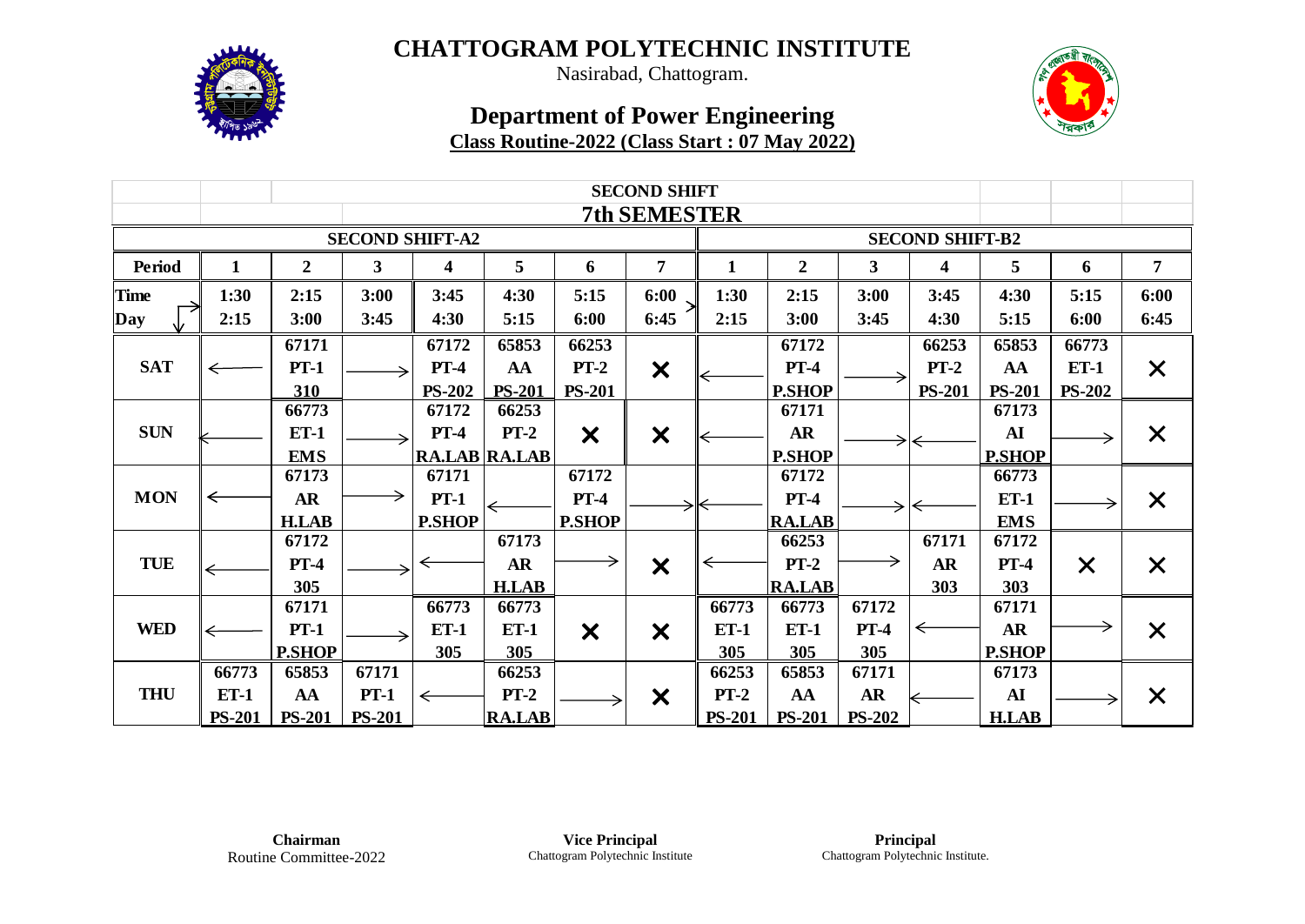

Nasirabad, Chattogram.

| <b>SECOND SHIFT</b> |                        |                  |              |                         |               |                           |                           |                           |                  |                        |                         |               |               |                           |  |  |  |
|---------------------|------------------------|------------------|--------------|-------------------------|---------------|---------------------------|---------------------------|---------------------------|------------------|------------------------|-------------------------|---------------|---------------|---------------------------|--|--|--|
|                     |                        |                  |              |                         |               |                           | <b>5th SEMESTER</b>       |                           |                  |                        |                         |               |               |                           |  |  |  |
|                     | <b>SECOND SHIFT-A2</b> |                  |              |                         |               |                           |                           |                           |                  | <b>SECOND SHIFT-B2</b> |                         |               |               |                           |  |  |  |
| Period              | 1                      | $\boldsymbol{2}$ | $\mathbf{3}$ | $\overline{\mathbf{4}}$ | 5             | 6                         | $\overline{7}$            | $\mathbf{1}$              | $\boldsymbol{2}$ | $\mathbf{3}$           | $\overline{\mathbf{4}}$ | 5             | 6             | $\overline{7}$            |  |  |  |
| <b>Time</b>         | 1:30                   | 2:15             | 3:00         | 3:45                    | 4:30          | 5:15                      | 6:00                      | 1:30                      | 2:15             | 3:00                   | 3:45                    | 4:30          | 5:15          | 6:00                      |  |  |  |
| $\sqrt{ }$<br>Day   | 2:15                   | 3:00             | 3:45         | 4:30                    | 5:15          | 6:00                      | 6:45                      | 2:15                      | 3:00             | 3:45                   | 4:30                    | 5:15          | 6:00          | 6:45                      |  |  |  |
|                     |                        | 66271            |              | 67151                   | 67151         | 67152                     |                           |                           | 67151            | 67152                  |                         | 67153         |               |                           |  |  |  |
| <b>SAT</b>          | ←                      | $PT-2$           |              | AI                      | AI            | $PT-4$                    | $\bm{x}$                  | $\boldsymbol{\mathsf{x}}$ | AI               | $PT-3$                 |                         | <b>PT-3</b>   |               | $\boldsymbol{\mathsf{x}}$ |  |  |  |
|                     |                        | <b>RA.LAB</b>    |              | 305                     | 305           | 305                       |                           |                           | 303              | 303                    |                         | <b>RA.LAB</b> |               |                           |  |  |  |
|                     |                        | 67153            |              | 67151                   | 67152         |                           |                           |                           | 66271            |                        | 69054                   | 67152         | 67153         |                           |  |  |  |
| <b>SUN</b>          |                        | $PT-3$           |              | AI                      | $PT-4$        | $\boldsymbol{\mathsf{x}}$ | $\boldsymbol{\mathsf{x}}$ | ⇐                         | $PT-2$           |                        | <b>SS</b>               | $PT-3$        | <b>PT-3</b>   | $\boldsymbol{\mathsf{X}}$ |  |  |  |
|                     |                        | <b>RA.LAB</b>    |              | 305                     | 305           |                           |                           |                           | 304              |                        | 304                     | 304           | 304           |                           |  |  |  |
|                     |                        | 66271            |              | 65851                   | 65851         | 69054                     |                           |                           | 67152            |                        | 65851                   | 65851         | 66271         |                           |  |  |  |
| <b>MON</b>          |                        | $PT-2$           |              | NI                      | NI            | <b>SS</b>                 | $\boldsymbol{\mathsf{x}}$ |                           | $PT-3$           |                        | NI                      | NI            | $PT-2$        | $\boldsymbol{\times}$     |  |  |  |
|                     |                        | 305              |              | <b>PS-101</b>           | <b>PS-101</b> | <b>PS-101</b>             |                           |                           | 304              |                        | <b>PS-101</b>           | <b>PS-101</b> | <b>PS-202</b> |                           |  |  |  |
|                     |                        | 67153            |              |                         | 67151         |                           |                           |                           | 67151            | 67151                  | 69054                   |               | 66271         |                           |  |  |  |
| <b>TUE</b>          |                        | $PT-3$           |              |                         | AI            |                           | $\bm{\times}$             | $\boldsymbol{\mathsf{x}}$ | AI               | AI                     | <b>SS</b>               | ←             | $PT-2$        |                           |  |  |  |
|                     |                        | 303              |              |                         | 305           |                           |                           |                           | 304              | 304                    | 304                     |               | <b>RA.LAB</b> |                           |  |  |  |
|                     |                        | 65851            |              | 69054                   | 67153         |                           |                           |                           | 65851            |                        | 67153                   | 66271         |               |                           |  |  |  |
| <b>WED</b>          | ←                      | <b>NI</b>        |              | <b>SS</b>               | $PT-3$        | $\bm{x}$                  | X                         |                           | NI               |                        | <b>PT-3</b>             | $PT-2$        | $\bm{x}$      | $\boldsymbol{\mathsf{X}}$ |  |  |  |
|                     |                        | <b>PS-101</b>    |              | 304                     | 304           |                           |                           |                           | <b>PS-101</b>    |                        | 303                     | 303           |               |                           |  |  |  |
|                     |                        | 66271            | 66271        | 67153                   |               | 67152                     |                           |                           | 67153            |                        |                         | 67151         |               |                           |  |  |  |
| <b>THU</b>          | X                      | $PT-2$           | $PT-2$       | $PT-3$                  | $\leftarrow$  | $PT-4$                    |                           |                           | $PT-3$           |                        |                         | <b>AI</b>     |               | $\boldsymbol{\mathsf{X}}$ |  |  |  |
|                     |                        | 304              | 304          | 304                     |               | 304                       |                           |                           | <b>P.SHOP</b>    |                        |                         | 305           |               |                           |  |  |  |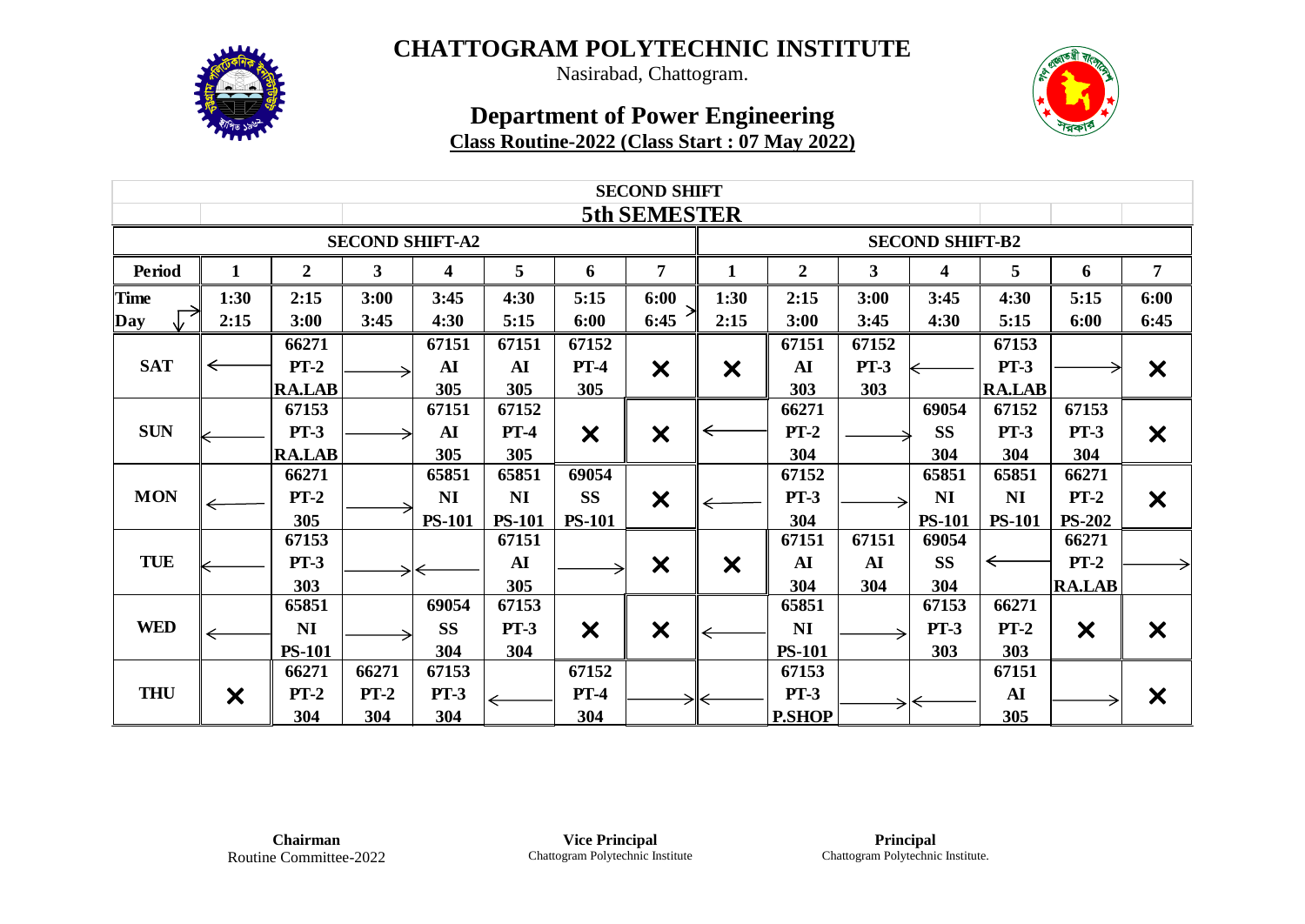

Nasirabad, Chattogram.

| <b>SECOND SHIFT</b> |                           |                  |               |               |               |               |                           |                           |                        |               |                           |               |               |                           |  |  |  |
|---------------------|---------------------------|------------------|---------------|---------------|---------------|---------------|---------------------------|---------------------------|------------------------|---------------|---------------------------|---------------|---------------|---------------------------|--|--|--|
|                     |                           |                  |               |               |               |               | 3rd SEMESTER              |                           |                        |               |                           |               |               |                           |  |  |  |
|                     | <b>SECOND SHIFT-A2</b>    |                  |               |               |               |               |                           |                           | <b>SECOND SHIFT-B2</b> |               |                           |               |               |                           |  |  |  |
| <b>Period</b>       | $\mathbf{1}$              | $\boldsymbol{2}$ | $\mathbf{3}$  | 4             | 5             | 6             | $\overline{7}$            | $\mathbf{1}$              | $\boldsymbol{2}$       | $\mathbf{3}$  | 4                         | 5             | 6             | $\overline{7}$            |  |  |  |
| <b>Time</b>         | 1:30                      | 2:15             | 3:00          | 3:45          | 4:30          | 5:15          | 6:00                      | 1:30                      | 2:15                   | 3:00          | 3:45                      | 4:30          | 5:15          | 6:00                      |  |  |  |
| Day                 | 2:15                      | 3:00             | 3:45          | 4:30          | 5:15          | 6:00          | 6:45                      | 2:15                      | 3:00                   | 3:45          | 4:30                      | 5:15          | 6:00          | 6:45                      |  |  |  |
|                     |                           | 65811            | 67033         |               | 66611         |               |                           | 67033                     | 65811                  | 67131         |                           | 65913         |               |                           |  |  |  |
| <b>SAT</b>          | $\boldsymbol{\mathsf{X}}$ | KH               | MR.Y          |               | TK            |               | $\boldsymbol{\mathsf{x}}$ | MR.Y                      | KH                     | AI            |                           | <b>HMS</b>    |               | $\boldsymbol{\mathsf{x}}$ |  |  |  |
|                     |                           | <b>PS-202</b>    | <b>PS-102</b> |               | Cmt Lab-5     |               |                           | 305                       | <b>PS-202</b>          | <b>PS-202</b> |                           | Che.Lab       |               |                           |  |  |  |
|                     |                           | 67131            |               | 65931         | 65811         | 65811         | 65913                     |                           | 67033                  |               | 65931                     | 65811         | 65811         | 65913                     |  |  |  |
| <b>SUN</b>          | ⇐                         | AI               |               | KF            | KH            | KH            | <b>HMS</b>                | $\Leftarrow$              | MR.Y                   |               | KF                        | KH            | KH            | <b>HMS</b>                |  |  |  |
|                     |                           | 305              |               | <b>PS-202</b> | <b>PS-202</b> | <b>PS-202</b> | <b>PS-202</b>             |                           | Mach. Shop             |               | <b>PS-202</b>             | <b>PS-202</b> | <b>PS-202</b> | <b>PS-202</b>             |  |  |  |
|                     |                           | 65913            |               | 66822         | 67131         | 67131         |                           |                           | 67131                  | 67131         | 66822                     |               | 66611         |                           |  |  |  |
| <b>MON</b>          | ⇐                         | <b>HMS</b>       |               | MK            | ${\bf AI}$    | <b>AI</b>     | $\bm{x}$                  | $\boldsymbol{\mathsf{x}}$ | AI                     | AI            | MK                        |               | TK            |                           |  |  |  |
|                     |                           | Che.Lab          |               | <b>PS-201</b> | <b>PS-201</b> | <b>PS-201</b> |                           |                           | <b>PS-201</b>          | <b>PS-201</b> | <b>PS-201</b>             |               | Cmt Lab-3     |                           |  |  |  |
|                     | 67131                     | 65913            | 65913         |               | 66822         |               |                           |                           | 65913                  | 65913         |                           | 66611         |               |                           |  |  |  |
| <b>TUE</b>          | ${\bf AI}$                | <b>HMS</b>       | <b>HMS</b>    | ←             | $\mathbf{MK}$ |               | $\boldsymbol{\mathsf{x}}$ | $\boldsymbol{\mathsf{X}}$ | <b>HMS</b>             | <b>HMS</b>    |                           | TK            |               | $\bm{\times}$             |  |  |  |
|                     | <b>PS-202</b>             | <b>PS-202</b>    | <b>PS-202</b> |               | <b>DEL</b>    |               |                           |                           | <b>PS-202</b>          | <b>PS-202</b> |                           | Cmt Lab-2     |               |                           |  |  |  |
|                     |                           | 65931            |               |               | 67033         |               |                           |                           | 65931                  |               |                           |               | 66822         |                           |  |  |  |
| <b>WED</b>          | ←                         | KF               |               |               | MR.Y          |               | $\boldsymbol{\mathsf{x}}$ |                           | KF                     |               | $\boldsymbol{\mathsf{x}}$ |               | MK            |                           |  |  |  |
|                     |                           | <b>PS-201</b>    |               |               | Mach. Shop    |               |                           |                           | <b>PS-201</b>          |               |                           |               | <b>AEL</b>    |                           |  |  |  |
|                     |                           | 66611            |               | 65931         | 65931         | 66822         |                           |                           | 67131                  |               | 65931                     | 65931         | 66822         |                           |  |  |  |
| <b>THU</b>          |                           | TK               |               | KF            | KF            | <b>MK</b>     | X                         |                           | ${\bf AI}$             |               | KF                        | KF            | MK            | $\boldsymbol{\mathsf{X}}$ |  |  |  |
|                     |                           | Cmt Lab-5        |               | <b>PS-101</b> | <b>PS-101</b> | <b>PS-101</b> |                           |                           | RA.Lab                 |               | <b>PS-101</b>             | <b>PS-101</b> | <b>PS-101</b> |                           |  |  |  |